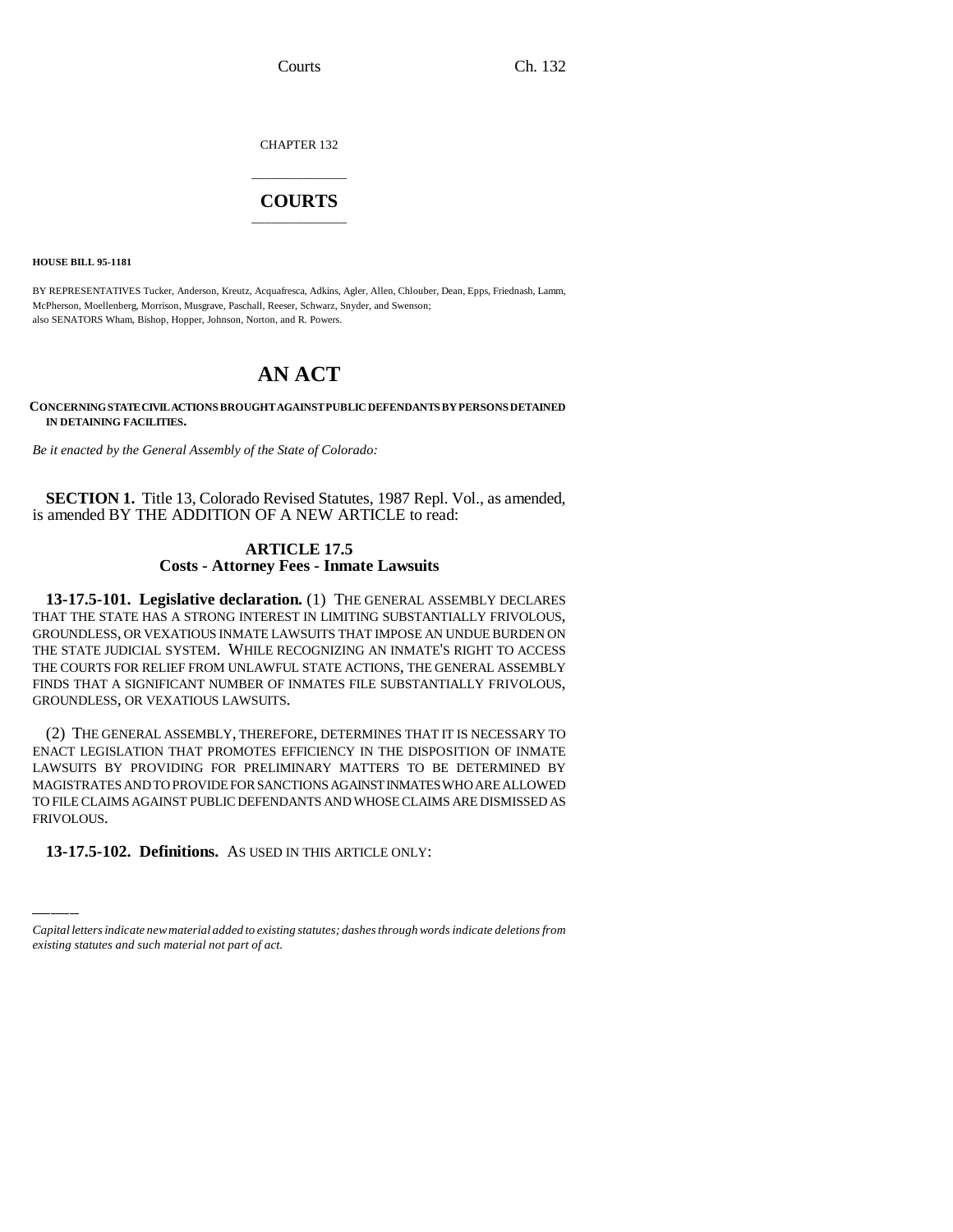#### Ch. 132 Courts

(1) "DETAINING FACILITY" MEANS ANY STATE CORRECTIONAL FACILITY, AS DEFINED IN SECTION 17-1-102 (1.7), C.R.S., INCLUDING THE YOUTHFUL OFFENDER SYSTEM, OR ANY LOCAL JAIL, AS DEFINED IN SECTION 16-11-308.5 (1.5), C.R.S., OR COMMUNITY CORRECTIONS PROGRAM, ESTABLISHED IN ARTICLE 27 OF TITLE 17, C.R.S. A DETAINING FACILITY SHALL NOT INCLUDE ANY JUVENILE DETENTION FACILITY THAT DETAINS ONLY JUVENILES.

(2) "INMATE" MEANS A PERSON WHO IS SENTENCED OR IS AWAITING SENTENCING TO ANY DETAINING FACILITY.

(3) "PUBLIC DEFENDANT" MEANS ANY STATE, COUNTY, OR MUNICIPAL AGENCY, ANY STATE, COUNTY, OR MUNICIPAL OFFICIAL OR EMPLOYEE ACTING WITHIN THE SCOPE OF HIS OR HER AUTHORITY, OR ANY AGENT ACTING ON BEHALF OF ANY STATE, COUNTY, OR MUNICIPAL AGENCY.

**13-17.5-103. Release of records.** ANY INMATE WHO FILES A MOTION TO PROCEED AS A POOR PERSON, PURSUANT TO SECTION 13-16-103, IN A STATE CIVIL ACTION AGAINST ANY PUBLIC DEFENDANT SHALL ATTACH TO THE MOTION COPIES OF ALL INMATE ACCOUNT RECORDS HELD BY THE DETAINING FACILITY AND COPIES OF ALL TRANSACTIONS CONCERNING THE ACCOUNT MADE FOR THE MONTH IN WHICH THE COMPLAINT IS FILED AND ELEVEN MONTHS BEFORE THE STATE CIVIL ACTION IS FILED. IF THE INMATE ACCOUNT DEMONSTRATES THAT THE INMATE HAS, OR HAD DURING THE TIME PERIOD THAT IS REVIEWED PURSUANT TO THIS SECTION, SUFFICIENT FUNDS TO PAY THE COSTS OF FILING AND SERVICE OF PROCESS, THE MOTION TO PROCEED AS A POOR PERSON SHALL BE DENIED.

**13-17.5-104. Stay of state judicial proceedings.** IF THE COURT DETERMINES, DURING THE COURSE OF A STATE CIVIL ACTION BY AN INMATE AGAINST ANY PUBLIC DEFENDANT, THAT A FEDERAL CIVIL ACTION OR GRIEVANCE PROCEDURE IS PENDING THAT INVOLVES THE INMATE AND ANY OF THE SAME ISSUES RAISED IN THE STATE CIVIL ACTION, THE COURT SHALL STAY THE STATE CIVIL ACTION UNTIL THE FEDERAL CIVIL ACTION OR THE GRIEVANCE PROCEDURE IS COMPLETED AND ALL RIGHTS OF APPEAL HAVE BEEN EXHAUSTED.

**13-17.5-105. Proceedings before magistrate.** AS PROVIDED BY SECTIONS 13-5-201 AND 13-6-501, DISTRICT AND COUNTY COURT MAGISTRATES MAY PRESIDE OVER INMATE MOTIONS FILED PURSUANT TO SECTION 13-16-103 AND MOTIONS FILED PURSUANT TO THE COLORADO RULES OF CIVIL PROCEDURE TO DISPOSE OF THE INMATE'S ACTION WITHOUT THE NECESSITY OF TRIAL.

**13-17.5-106. Assessment of costs and attorney fees - review of inmate spending from account - recovery of costs from inmate accounts - alternative sanctions - continuing garnishment authorized.** (1) JUDGMENT FOR COSTS AND ATTORNEY FEES IN A STATE CIVIL ACTION BROUGHT BY AN INMATE AGAINST ANY PUBLIC DEFENDANT SHALL BE AWARDED IN ACCORDANCE WITH ARTICLES 16 AND 17 OF THIS TITLE.

(2) THE COURT MAY ALSO ENTER JUDGMENT AGAINST AN INMATE WHO HAS BEEN ALLOWED TO PROCEED AS A POOR PERSON PURSUANT TO SECTION 13-16-103 FOR THE AMOUNT OF COURT COSTS AND FEES THAT THE INMATE WOULD HAVE INCURRED EXCEPT FOR THE PROVISIONS OF THAT SECTION, IF THE COURT AWARDS ATTORNEY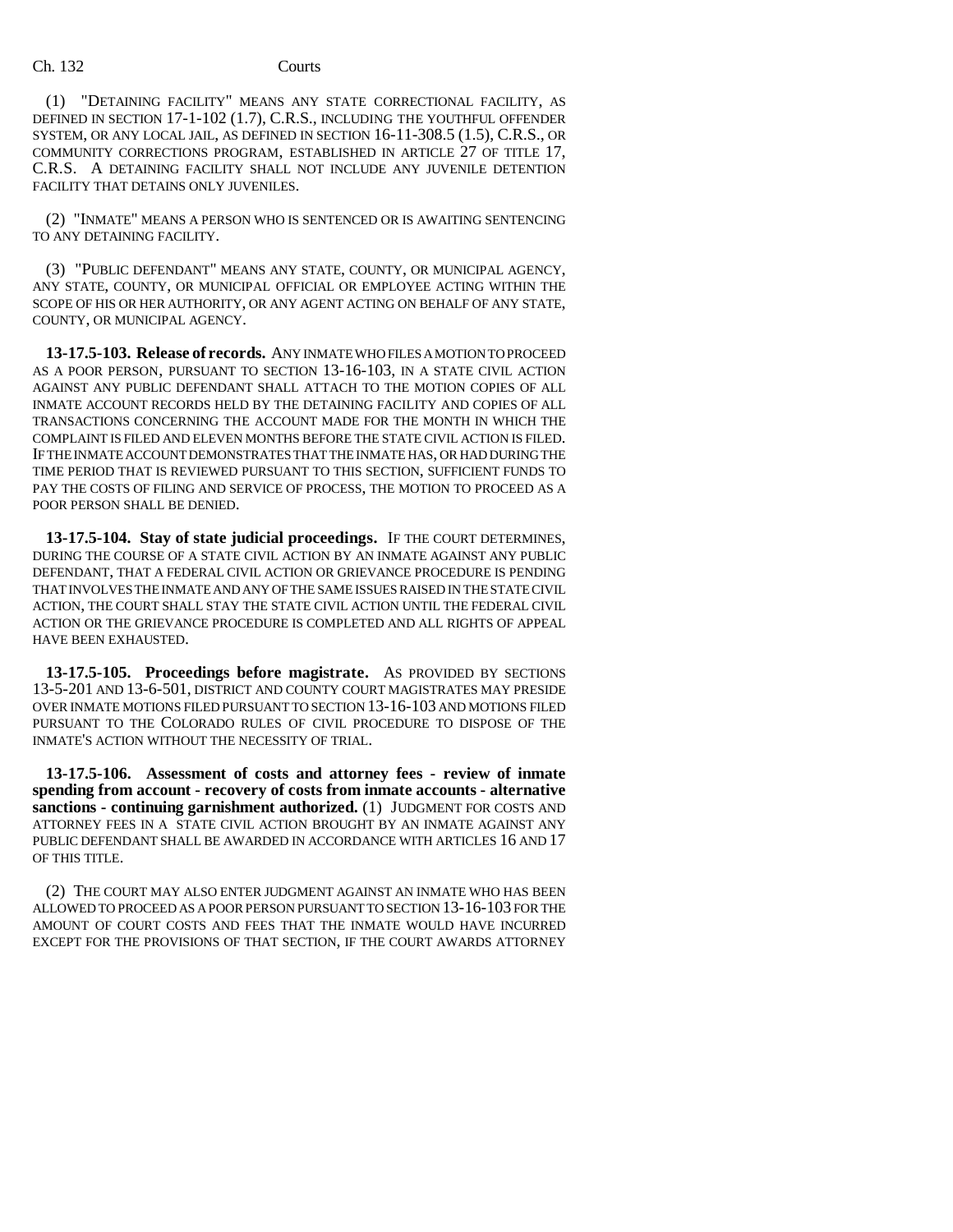FEES PURSUANT TO SUBSECTION (1) OF THIS SECTION. THE JUDGMENT ENTERED BY THE COURT SHALL BE COLLECTED AND APPLIED IN ACCORDANCE WITH SUBSECTION (3) OF THIS SECTION.

(3) IF JUDGMENT FOR COSTS AND ATTORNEY FEES IS AWARDED TO A PUBLIC DEFENDANT OR TO THE COURT, PURSUANT TO SUBSECTION (1) OR (2) OF THIS SECTION, THE COURT, PURSUANT TO SECTION 13-54.5-102, SHALL ISSUE A WRIT OF CONTINUING GARNISHMENT OF THE INMATE'S ACCOUNT WITH THE DETAINING FACILITY, WHICH GARNISHMENT SHALL CONTINUE UNTIL THE JUDGMENT IS PAID IN FULL, NOTWITHSTANDING THE REQUIREMENT SET FORTH IN SECTION 13-54.5-103 THAT THE GARNISHMENT BE RENEWED.

**13-17.5-107. Construction of article - severability.** NOTHING IN THIS ARTICLE SHALL BE CONSTRUED TO IMPEDE AN INMATE'S CONSTITUTIONAL RIGHT OF ACCESS TO THE COURTS. IF ANY PROVISION OF THIS SECTION OR THE APPLICATION THEREOF TO ANY PERSON OR CIRCUMSTANCES IS HELD INVALID OR UNCONSTITUTIONAL, SUCH INVALIDITY OR UNCONSTITUTIONALITY SHALL NOT AFFECT OTHER PROVISIONS OR APPLICATIONS OF THIS SECTION WHICH CAN BE GIVEN EFFECT WITHOUT THE INVALID OR UNCONSTITUTIONAL PROVISION OR APPLICATION, AND TO THIS END THE PROVISIONS OF THIS SECTION ARE DECLARED TO BE SEVERABLE.

**13-17.5-108. Teleconferenced hearings.** THE DEPARTMENT OF LAW, THE DEPARTMENT OF CORRECTIONS, AND THE STATE JUDICIAL DEPARTMENT SHALL COOPERATE TO DETERMINE THE COST OF AND ACTIVELY PURSUE FEDERAL FUNDING AND CONTRIBUTIONS FROM ANY PUBLIC OR PRIVATE ENTITY FOR THE PURPOSE OF DEVELOPING, IMPLEMENTING, AND MAINTAINING A TELECONFERENCING SYSTEM FOR CONDUCTING PROCEEDINGS IN CONNECTION WITH STATE OR FEDERAL CIVIL ACTIONS FILED BY AN INMATE AGAINST A PUBLIC DEFENDANT. ON OR BEFORE DECEMBER 1, 1996, THE STATE JUDICIAL DEPARTMENT SHALL INFORM THE JUDICIARY COMMITTEES OF THE GENERAL ASSEMBLY OF THE PROGRESS MADE IN PURSUING FUNDS FOR THE DEVELOPMENT OF THE SYSTEM. ON OR BEFORE MARCH 1, 1996, THE STATE JUDICIAL DEPARTMENT SHALL SUBMIT A DETAILED PLAN TO IMPLEMENT THE USE OF A TELECONFERENCING SYSTEM FOR ALL PROCEEDINGS IN WHICH AN INMATE IS A WITNESS OR A PARTY.

**SECTION 2.** 13-5-201, Colorado Revised Statutes, 1987 Repl. Vol., as amended, is amended BY THE ADDITION OF A NEW SUBSECTION to read:

**13-5-201. District court magistrates.** (3.5) DISTRICT COURT MAGISTRATES SHALL HAVE THE POWER TO PRESIDE OVER MATTERS SPECIFIED IN SECTION 13-17.5-105.

**SECTION 3.** 13-6-501, Colorado Revised Statutes, 1987 Repl. Vol., as amended, is amended BY THE ADDITION OF A NEW SUBSECTION to read:

**13-6-501. County court magistrates - qualifications - duties.** (4.7) COUNTY COURT MAGISTRATES SHALL HAVE THE POWER TO PRESIDE OVER MATTERS SPECIFIED IN SECTION 13-17.5-105.

**SECTION 4. Effective date - applicability.** This act shall take effect July 1, 1995, and shall apply to actions filed on or after said date.